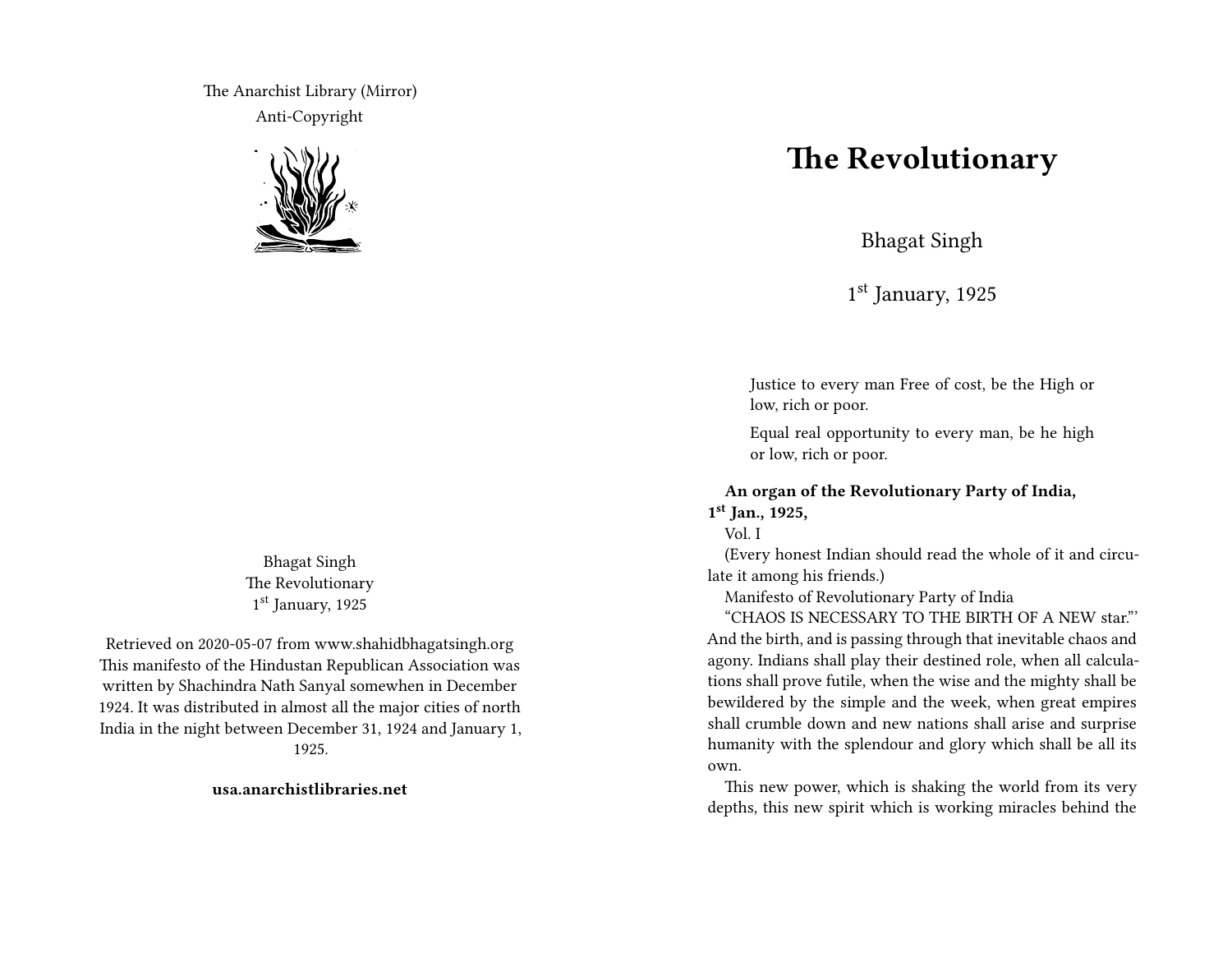scene, is also manifesting itself in the young blood of India and is taking the shape of a movement which is despised and ignored by the wise and the learned, and is being described as the wild dreams of a few mad men. This remarkable movement is the revolutionary movement in young India. The revolutionary movement has unnerved the weak, has inspired the robust and healthy, and has confounded the worldly wise and the learned. This movement can never be crushed just as much as the coming of the spring can never be thwarted. It will never die out until it has fulfilled the mission for which it has taken its birth. Tyrants will oppress it, the faithless will taunt at it, and the confounded will denounce it, but thoughts and ideas can never be crushed by the sword, and the noble impulse that has taken birth in the very depths of out being can never be ignored, nor taunted.

This revolutionary movement is the manifestation of the new life that has taken birth in the Nation. To denounce this life is to denounce one's own understanding.

Twenty years of ruthless repression has not been able to crush it. Scathing denunciation by the renowned public leaders has not been able to arrest its steady growth. The movement stands mightier today than what it was before. The prospects of this revolutionary party were never so bright as they are today. This future is assured.

Let no Indian deny the existence of this revolutionary party in order to denounce the repressive measures of the foreign rulers. The foreigners have no right to rule over India and therefore they must be denounced and driven out. Not that they have committed any particular act of violence or crime. There are the natural consequences of a foreign rule. This foreign rule must be abolished. They have no justification to rule over India except the justification of sword and therefore the revolutionary party had taken to the sword. But the sword of the revolutionary party bears ideas at its edge.

devote their best energies towards the political and social emancipation of their country.

They will always remember that the making of nations requires the self-sacrifice of thousand of obscure men and women who care more for the idea of their country than for their own comfort or interest, their own lives or the lives of those whom they love.

Sd/-V.K. President, Central Council, R.P. of India.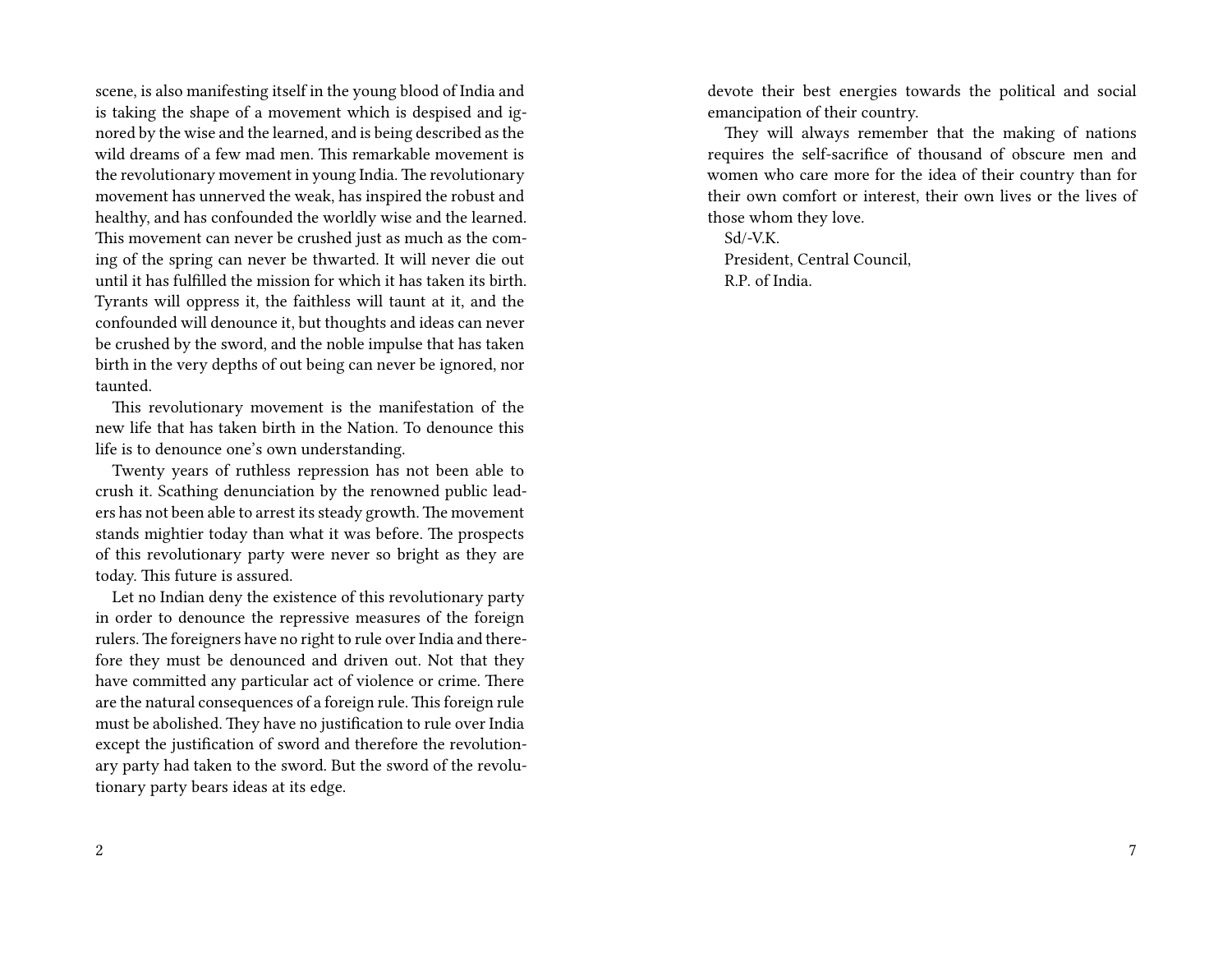their object and they cannot be called terrorists. They do not believe that terrorism alone can bring independence and they do not want terrorism for terrorism's sake although they may at times resort to this method as a very effective means of retaliation. The present Govt. exists simply because the Foreigners have successfully been able to terrorise the Indian people. The Indian people do not love their English masters, they do not want them to be here; but they do help the Britishers simply because they are terribly afraid of them and this very fear resists the Indians from extending their helping hands to the revolutionaries, not that they do not love them.

The official terrorism is surely to be met by counterterrorism. A spirit of utter helplessness pervades every strata of our society and terrorism is an effective means of restoring the proper spirits in the society without which progress will be difficult. Moreover, the English masters and their hired lackeys can never be allowed to do whatever they like, uninterrupted, unmodested. Every possible difficulty and resistance must be thrown in their way. Terrorism has an international bearing also, because the ardent enemies of England are at once drawn towards Indian through terrorism and revolutionary demonstrations, and the revolutionary party has deliberately abstained itself from entering into this terroristic campaign at the present movement even at the greatest of provocations in the form in the form of outrages committed on their sisters and mothers by the agents of a foreign government, simply because the party is waiting to deliver the final blow. But when expediency will demand it, the party will unhesitatingly enter into a desperate campaign of terrorism, when the life of every official and individual who will be helping the foreign ruler in any way will be made intolerable, be he Indian or European, high or low. But even then the party will never forget that terrorism is not the object, and they will try incessantly to organize a band of selfless and devoted workers who will

The immediate object of the revolutionary party in the domain of politics is to establish a federal Republic of United State of India by an organized and armed revolution. The final constitution of this Republic shall be framed and declared at a time when the representatives of India shall have the power to carry out their decision. But the basic principles of this Republic will be universal sufferege and abolition of all system which make the exploitation of man by man possible, e.g. the railways and other means of transportation and communication, the mines and other kinds of very great industries such as the manufacture of steel and ships all these shall be nationalised. In this Republic the electors shall have the right to recall their representatives, if so desired, otherwise the democracy shall become a mockery. In this Republic, the legislature shall have the power to control the executives and replace them whenever necessity will arise.

The revolutionary party is not national but international in the sense that its ultimate object is to bring harmony in the world by respecting and guaranteeing the diverse interests of the different nations. It aims not at cooperation between the different nations and states and in this respect it follows the footsteps of great Indian Rishis of the glorious past and of Bolshevik Russia in the modern age. Good for humanity is no vain and empty word with the Indian revolutionaries. But the weak, the coward and the powerless can do no good either to themselves or to humanity.

With regard to the communal question, the revolutionary party contemplates to grant whatever rights the different communities ma demand, provided they do not clash with the interests o other communities and they lead ultimately to hearty and organic union in different communities in the near future.

In the domain of economic and social welfare the party will foster the spirit of cooperation on as large a scale as possible. Instead of private and unorganised business enterprises, the party prefers cooperative union.